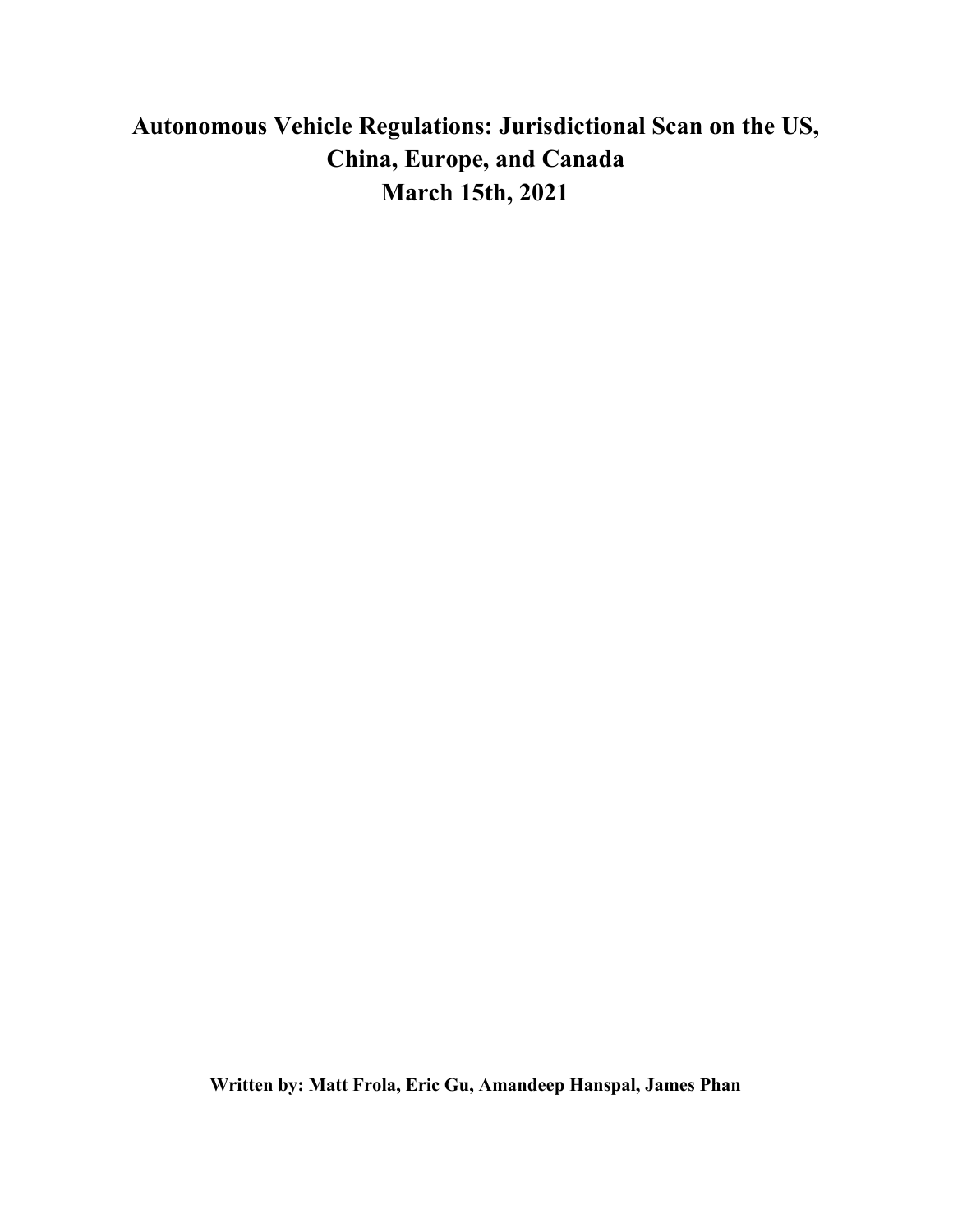#### **Introduction**

Autonomous vehicles (AVs) will likely be the way of the future. The benefits of autonomous vehicles include improved safety, improved access to transportation, less congestion on roadways, and increased economic activity as there will be less traffic accidents. Autonomous vehicles operate using machine learning algorithms to identify and distinguish between cars, motorcycles, stop signs, street lights, road markers, cones, and pedestrians. Governments across the world are beginning to develop policies that will address the safety and legality of autonomous vehicles. The purpose of this jurisdictional scan is to outline the existing regulatory frameworks surrounding autonomous vehicles in 4 different regions: the United States, China, Canada, and Europe. We also highlighted the challenges that each region is facing in terms of ethical and logistic problems when considering making autonomous vehicle policy.

### **U.S.**

There are no laws in the United States that make autonomous vehicles illegal. Currently, there are guidelines made by the National Highway Traffic Safety Administration (NHSTA 2020). NHSTA claims to support the invention of full-self driving as an answer to safety concerns, increasing mobility, decreasing economic losses, and making roadways less congested. In terms of safety, the NHSTA recognizes that full-self driving vehicles could decrease the amount of crashes as 94% of crashes in the U.S are caused by human error (NHSTA 2020). According to the NHSTA, under current guidelines there are no vehicles available on the market currently that they consider to be fully autonomous. NHSTA uses the definition of fully automonous from the Society of Automotive Engineers(SAE) Level 5 autonomy which is, "a vehicle that can do all the driving in all circumstances. The human occupants are just passengers and need never be involved in driving" (NHSTA 2020). However, all vehicles are road legal if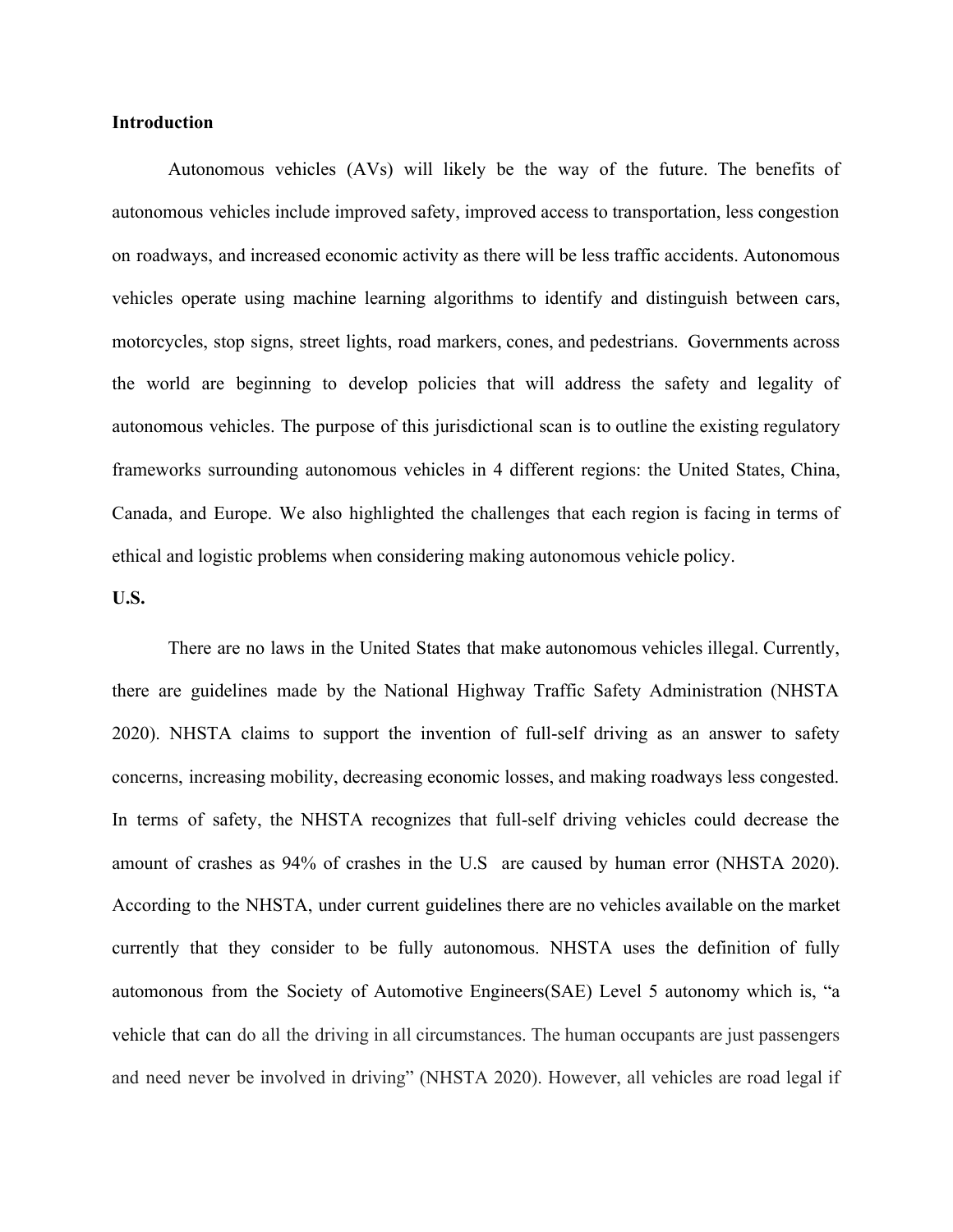companies can prove that their vehicles can pass the Federal Motor Vehicle Safety Standards (NHSTA 2020). If an autonomous vehicle can pass this test, it will be available for purchase. In terms of ethics, the NHSTA admits that policymakers have yet to come up with solutions to problems that will need to be answered once Level 5 autonomous vehicles are on American roads. For instance, if a full-self driving vehicle without a steering wheel gets in an accident it is unclear whether the passenger or the company that made the vehicle will be liable (NHSTA 2020). The U.S appears to be partially prepared to have full-self driving vehicles on the road soon, especially in terms of having safety regulations in place and understanding what full-selfing driving as a definition is. However, the U.S is lacking policies that address the ethics and potential consequences that will come with full-self driving.

#### **China**

In 2014, China announced "Made in China 2025", a plan to use innovation as a driving force for China's economy and to assert itself as a global leader. In the report, autonomous Vehicles have been identified as one of China's key sectors based on the CCP's plans to become a leader in Artificial Intelligence (Taeihagh and Lim 2019).

The responsibility and jurisdiction of China's national policy framework for autonomous vehicles are held by multiple ministries including the General Administration of Quality Supervision, Ministry of Industry and Information Technology, the Ministry of Public Security, and the National Administration of Surveying, Mapping, and Geo-Information, and others (West 2016). The coordination of all these government agencies involved will be the main issue as they will need to have an integrated approach that balances innovation and security. China's advantage over other nations is that its regulatory process operates at the national level, which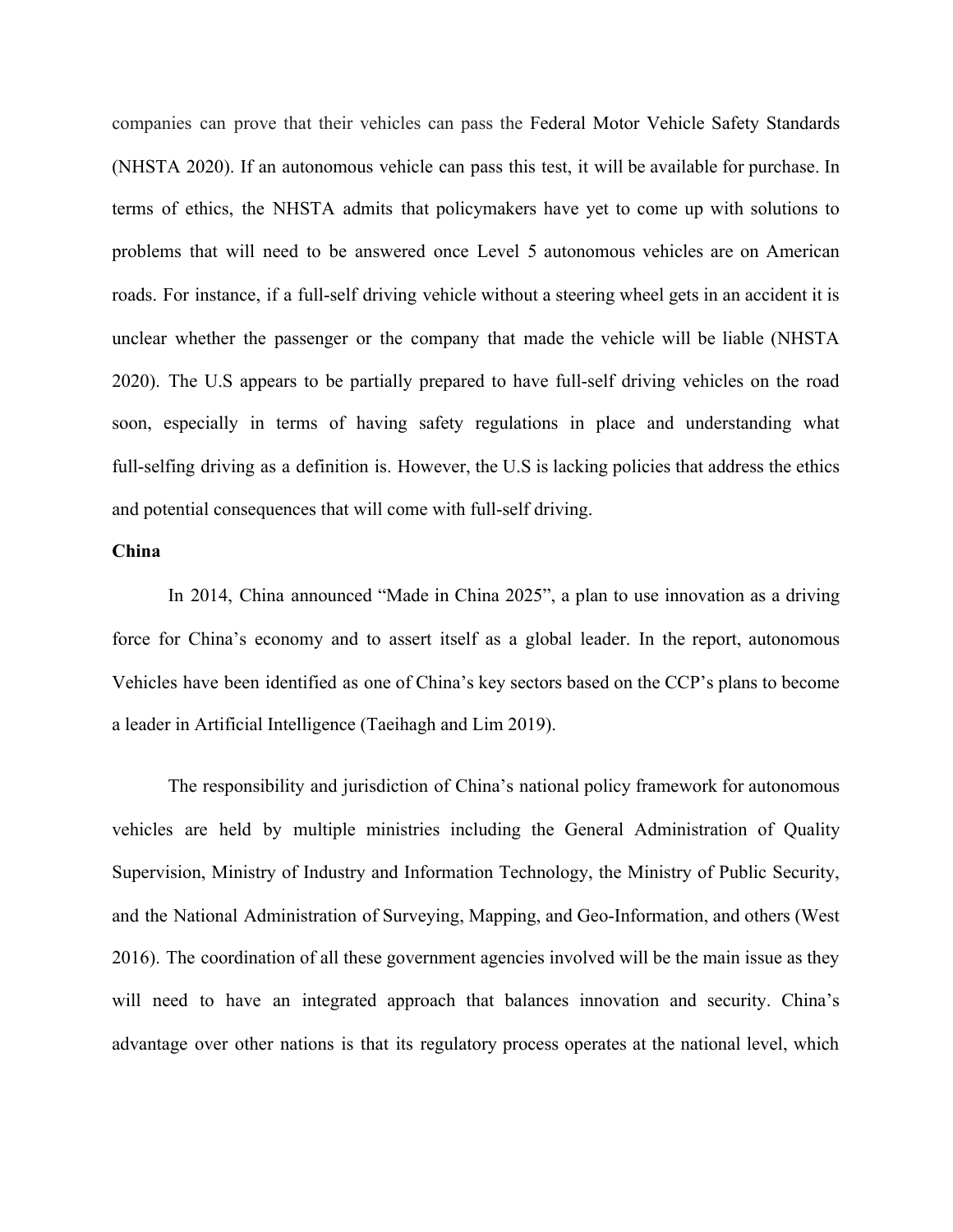simplifies regulatory rules and procedures (West 2016). As a result, there is less bureaucracy and red tape that the government must navigate to establish a national framework.

China has four challenges when it comes to autonomous vehicle developments. The first is that China has complicated signage, traffic lights, signals, and road signs (Pizzuto et. al 2019). The consequence is that optimizing AV decision algorithms for Chinese roads takes tremendous amounts of effort and training (Pizzuto et. al 2019). The second challenge is that China's regulations mandate that for pilot testing, drivers must keep their hands on the steering wheel at all times, which complicates AVs tests (West 2016). The third challenge is that much of China's infrastructure and roads need redevelopment. Driving lanes, bike lanes, and pedestrian lanes are not coordinated nor separated clearly in many areas. China will need to restructure and separate pedestrian and cyclist lanes from driving lanes and develop digital smart roads to provide network connections for AVs (Zou et. al 2018). The fourth challenge is China has weak data and privacy protection for consumers (Zou et. al 2018). AVs are highly connected to others through data and will be even more so in the future – collecting personal data from drivers and passengers. Relationship-building and trust between the consumers and technology giants will need to be strengthened, considering that Baidu, Alibaba, and others are notoriously for data abuse, misuse, and breaches (Zou et. al 2018). In response to the precarious environment, China enacted a new Cybersecurity Law which protects consumers by requiring all personal information to be anonymized, emphasizing consent requirements, and that AV network operators need to be transparent about what they are using the data for (Taeihagh and Lim 2019). Tech companies are responsible for ensuring tight security, protection of consumer information, and for the storage of the information to stay within China (Taeihagh and Lim 2019).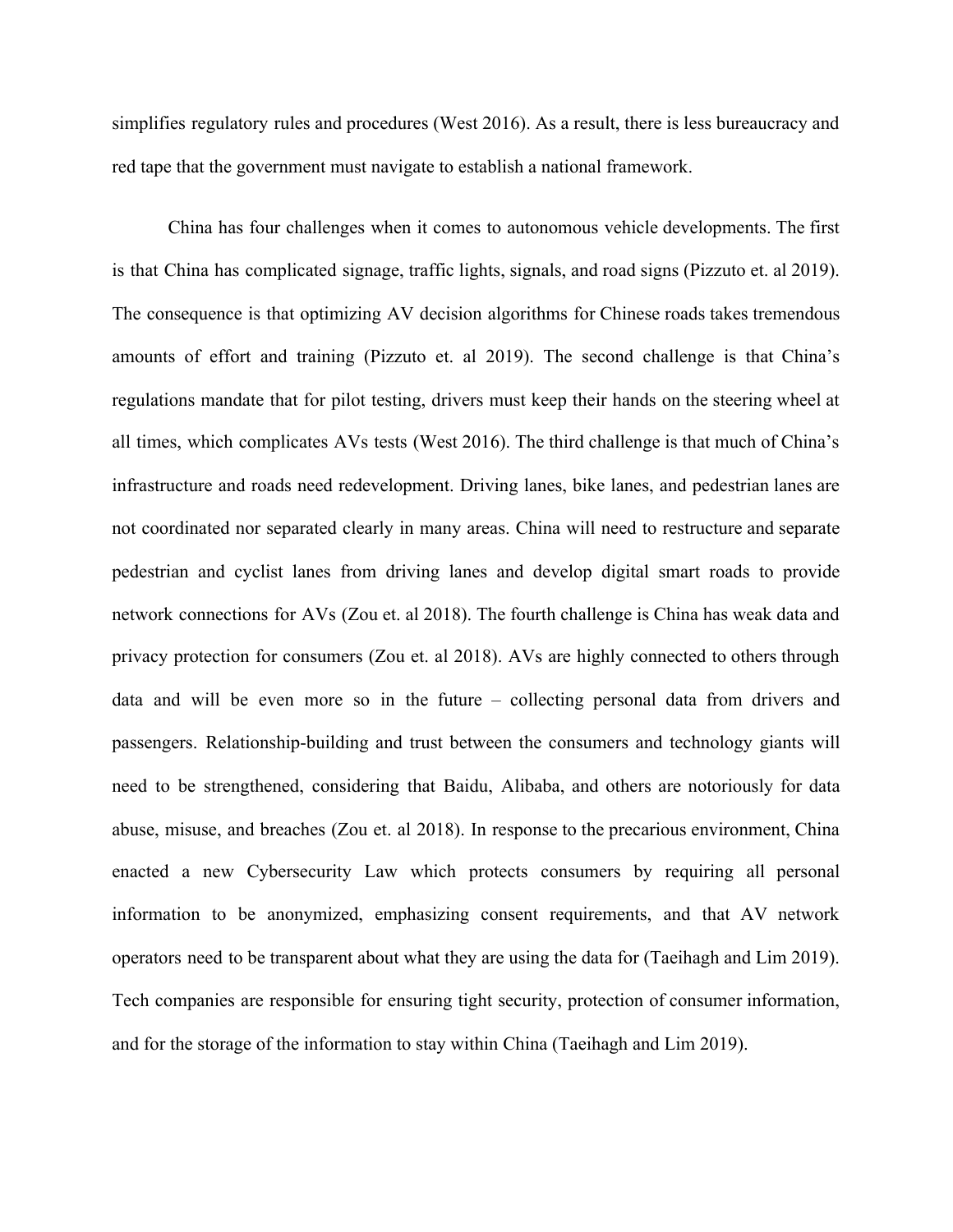Due to a national strategy highlighting the importance of AVs, in recent years, China has rapidly accelerated technological and political developments to boost the sector. In 2018, the Ministry of Industry and Information Technology drafted new regulations, allowing for road testing of AVs on permitted highways (Minchin 2021). This is important because for a while China was behind on permitting AV testing compared to the US, UK, and Germany. There are stipulations in place however. Organizations that are granted the rights to test self-driving vehicles must pass a series of tests, allowing for sequential developments (Chow 2018). The first stipulation is that the organization's self-driving cars must pass a test within a "closed zone" testing site, and once it does, the government permits them to test on the roads and highways (Chow 2018). In September 2020, Changsha built China's first highway with integrated collaborative automated driving systems and vehicles sharing sensor information (Wanqing 2021). Beijing is already allowing the testing of AVs on public roads and is currently building a 10-kilometre highway that is designed for testing purposes (Wanqing 2021). In December 2020, AutoX, a startup backed by Alibaba rolled out tests for driverless robotaxis in Shenzhen on public roads and marked a huge milestone (Toh 2020). Previously, backup safety drivers were needed in place, but Shenzhen has removed that restriction after witnessing AutoX's progress in both the software and hardware of AVs (Toh 2020).

#### **Canada**

Transport Canada created the Program to Advance Connectivity and Automation in the Transportation System (ACATS) to help Canadian jurisdictions prepare for the technical, regulatory, and policy issues emerging as CAV technologies are introduced in Canada.(Transport Canada 2018) To date, ACATS has committed approximately \$3 million in funding, including funding for the following reports and documents: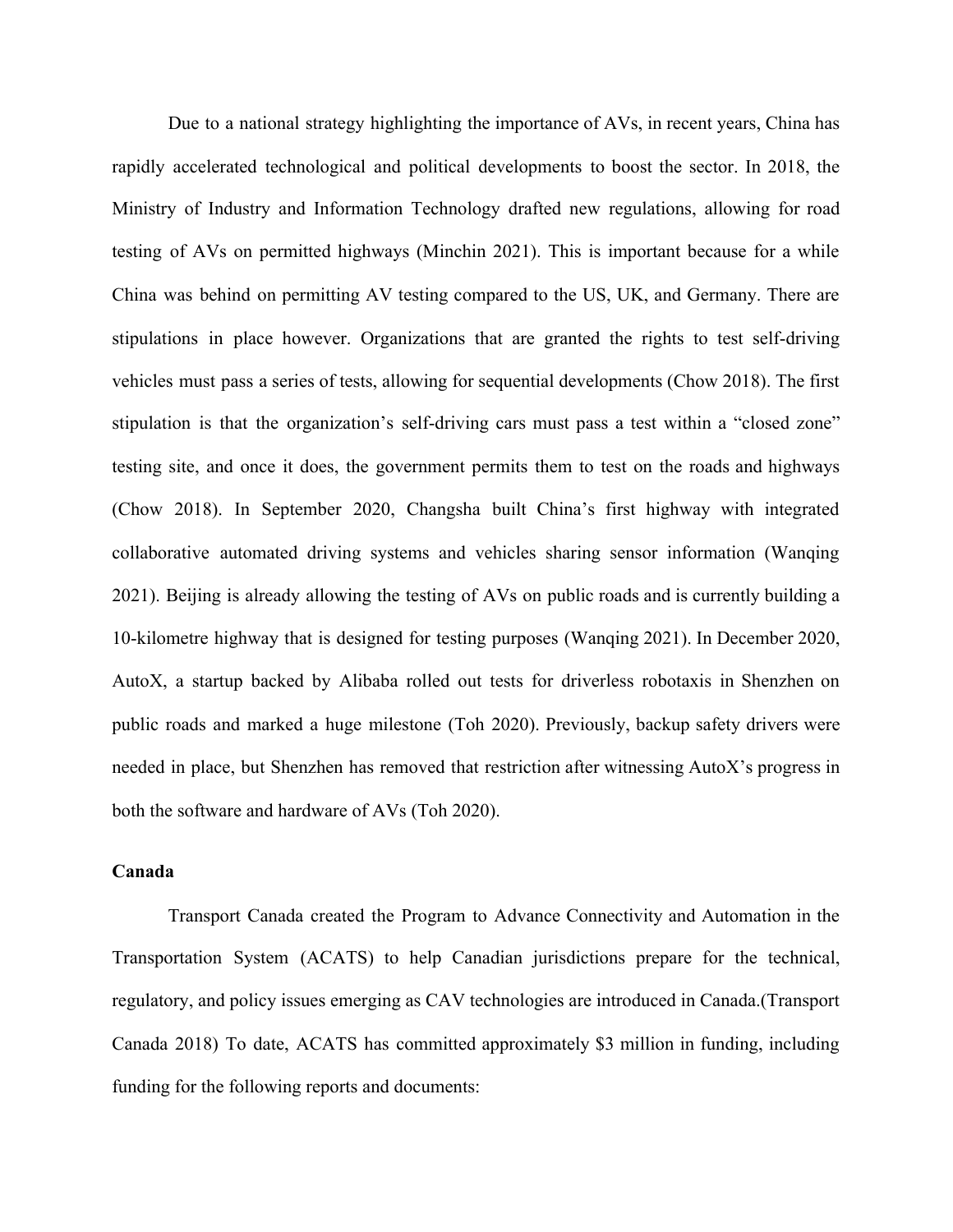• CAV Readiness Plan for the GTHA and Kitchener/ Waterloo Corridor – led by a steering committee that includes the Ministry of Transportation Ontario (MTO), Metrolinx, the Region of Peel, and the City of Toronto, the plan provides public agencies with readiness guidelines related to infrastructure, institutional, operations, and public policy considerations. The committee also developed a list of CAV programs, as well as a governance structure for regional collaboration and the development of a CAV Liaison Committee.

• Codes and Standards Roadmap for CAVs – led by CSA Group, guidelines and a standardization roadmap are being developed for the safe deployment of CAV technologies in Canada.

• Impacts of CAVs for Pedestrians with Sight Loss – led by Canadian National Institute for the Blind (CNIB), the study focuses on assessing how pedestrians with sight loss may be affected by CAVs.

• CAV Testing Strategy and Capacity Building – led by City of Vancouver, the intent of the project is to prepare an urban CAV testing strategy for future trials and use, focusing on civic fleets and infrastructure.

• ITS Architecture for Canada Version 3 Update – led by Intelligent Transportation System Society of Canada (ITS Canada), the project is intended to update the Canadian ITS Architecture to include CAVs and realign it with the US ITS Architecture (ARC-IT), including enhancements and the Connected Vehicle Reference Implementation Architecture (CVRIA).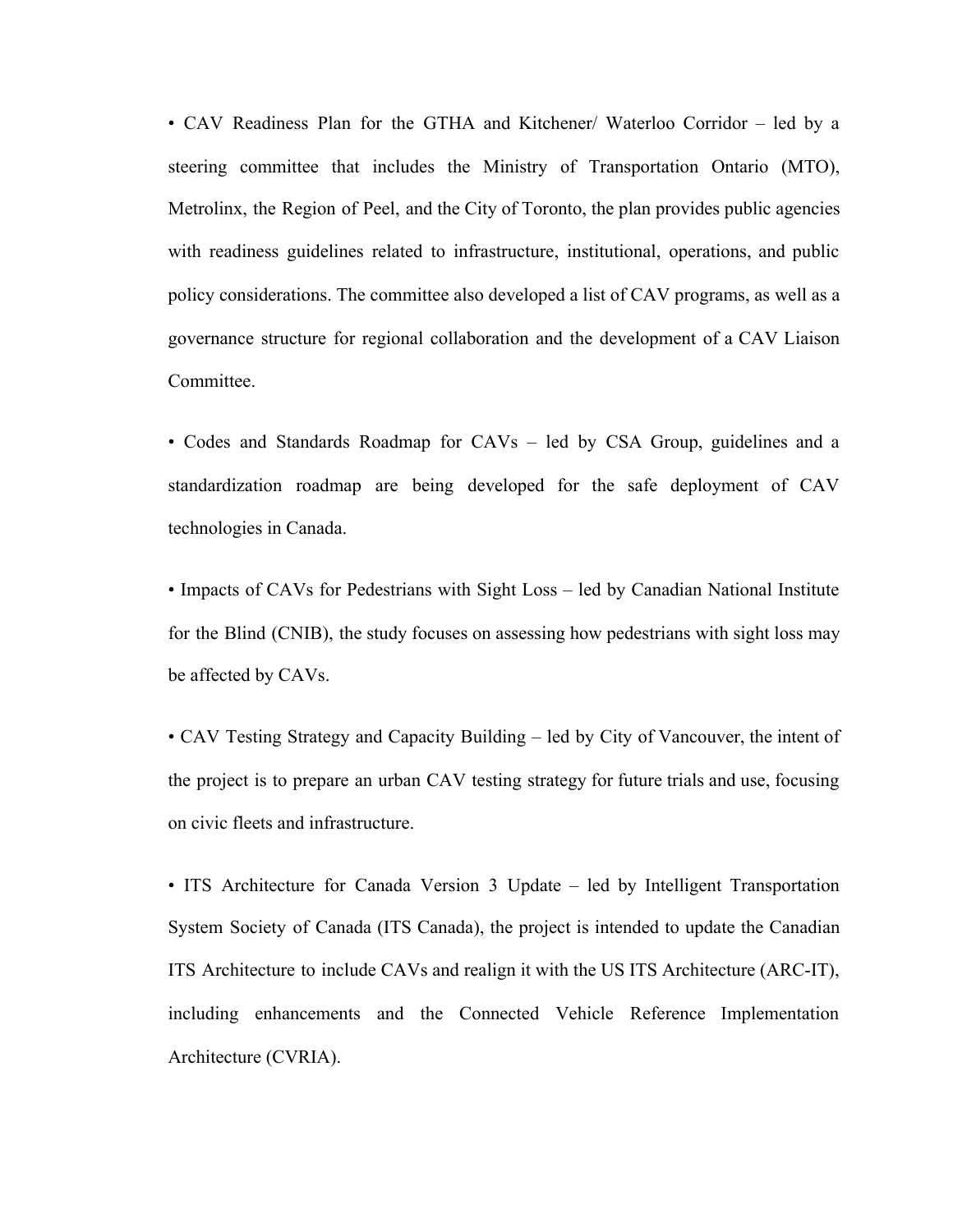• City of Calgary Autonomous Shuttles – led by City of Calgary, the project consists of a pilot test for an electric autonomous shuttle travelling at a low speed and capable of carrying 10 to 12 passengers between the Calgary Zoo and the Spark Science Centre. The intent of the project is to understand how an automated shuttle operates in Calgary, increase public awareness of the technology, gather feedback, and help inform and train highly qualified public sector officials in the area of CAVs (City of Calgary 2019).

• National Smart Vehicle Demonstration and Integration Trial: Phase I – led by Canadian Urban Transit Research and Innovation Consortium (CUTRIC), the project is intended to explore the integration of automated connected, low-speed, electrified shuttles (e-LSA) into various Canadian communities and jurisdictions as first-mile/last-mile transit applications.

In 2019, Transport Canada also awarded a contract to advance the development of a Canadian Security Credential Management System (SCMS) for connected vehicles (Transport Canada 2019). The SCMS will ensure the security and trust of CV communications. The purpose of the initiative is to identify Canadian stakeholder requirements for the SCMS and determine a recommended operational model for its deployment in Canada. A project has also been initiated with the University of Alberta, in Edmonton, to integrate SCMS into the ACTIVE CV test bed to assist in testing and preparing for the security and privacy of connected vehicles.

Ontario, Quebec, and Manitoba have made updates to provincial regulations to enable AV testing on public roads. Other provinces have also engaged in AV pilots, but these demonstrations have been restricted to private property sites. It should also be noted that in the absence of specific regulations, CAVs are still allowed in other provinces as long as they meet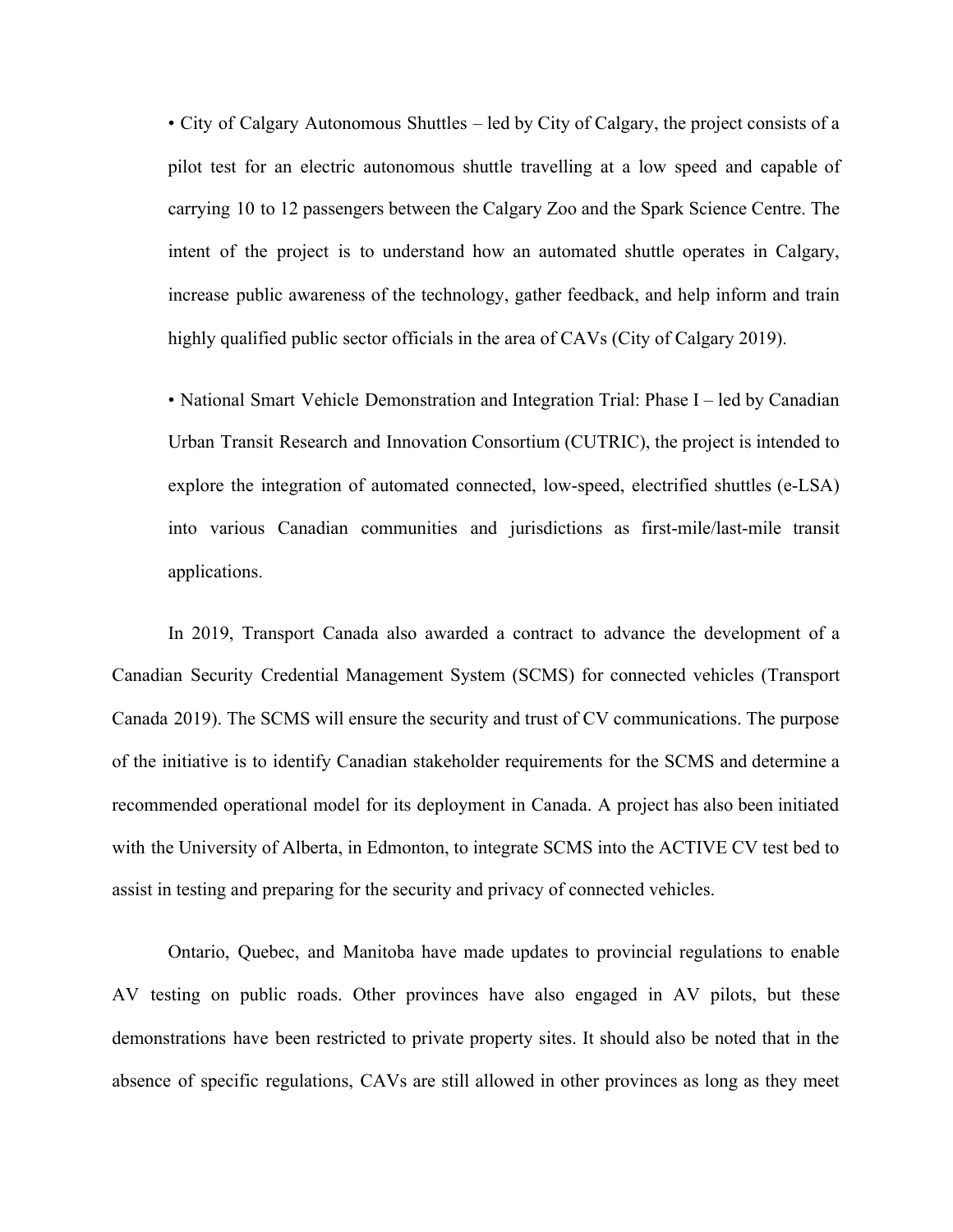Canadian Motor Vehicle Safety Standards (CMVSS). However, they may not be able to be operated in automated modes and are limited to either manual operation or the use of driver assistive technology (e.g. adaptive cruise control, lane keep assist). Ontario has been a progressive province, updating its Highway Traffic Act and enacting Ontario Regulation 306/15: Pilot Project – Automated Vehicles in January 2016 to regulate the testing of automated vehicles on public roads. Further regulation updates in January 2019 have allowed for originally manufactured Level 3 AVs to be operated by the general public, with more advanced driverless AV testing being conducted as part of pilot projects under specific safety conditions, as well as truck platooning on defined corridors. With permissive regulation in place, and provincial support through the Autonomous Vehicle Innovation Network (AVIN), there is an array of CAV pilots and research and development (R&D) initiatives in Ontario, involving partnerships between private industry, academics, and public agencies.

Testing Highly Automated Vehicles (HAV) in Canada – Guidance for Trial Organizations clarifies, for trial organizations, the role of federal and provincial/territorial levels of government involved in facilitating trials, while also establishing Canada as a destination for trials of HAVs. The trial guidelines establish a set of voluntary minimum safety practices and expectations that trial organizations are expected to follow for the temporary trials of AVs and AV systems. (Transport Canada 2018)

Canada's Safety Framework for Automated and Connected Vehicles provides stakeholders with a stable policy direction for safely deploying CAV on public roads in Canada. (ESCRPYT 2019) It provides an overview of Canada's current legislative, regulatory, and standards programs. The Safety Assessment for Automated Driving Systems in Canada was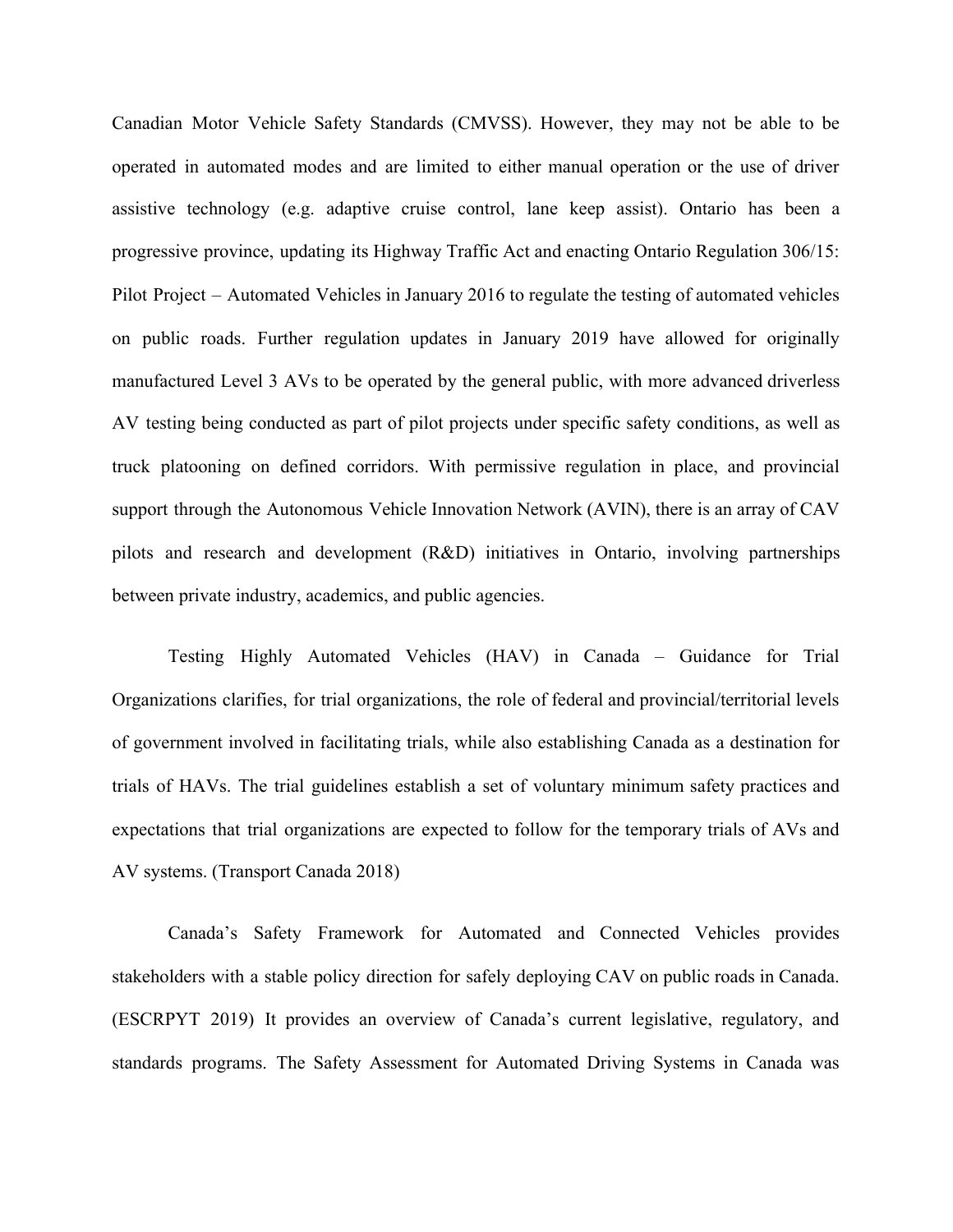developed by Transport Canada as a tool to support vehicle manufacturer safety reviews of SAE Levels 3 to 5 vehicles before being deployed on Canadian roads (Transport Canada 2019).

Led by the University of Alberta Centre for Smart Transportation and the University of British Columbia, the ACTIVE-AURORA project was launched in 2014 and focuses on testing a variety of applications relating to CV technologies. Since 2017, Transport Canada has also been collaborating with industry to undertake testing and evaluation of cooperative truck platooning systems (CTPS) and V2V communication systems at their testing facility in Blainville, Quebec. The goal of this research is to identify the fuel-consumption savings and improvement of road safety that could be introduced from platooning.

#### **Europe**

The European Union (EU) has taken steps to initiate conversations on autonomous vehicle (AV) technology and the implementation plan. As an employer of 12 million people and a research and innovation hub, the EU's automotive sector is a primary driver of economic growth. To embrace the digital revolution, The European Commission High Level Group GEAR 2030 report lays out recommendations and steps to make Europe more competitive (European Commission 2017). The European Parliament also passed a resolution in January 2019, calling for a more integrated AV transport system to increase mobility in the region (European Commission 2019).

The European Union faces the following challenges despite growing industry revenue in the automotive market. First, the European roads are bound by the United Nations' 1968 Vienna Convention on Road Traffic. Self-driving cars are limited to no more than 10 km/hr. The prior threshold has been updated since, but member states need to further translate these into national laws. Secondly, three separate European Commissioners (digital, transport and internal market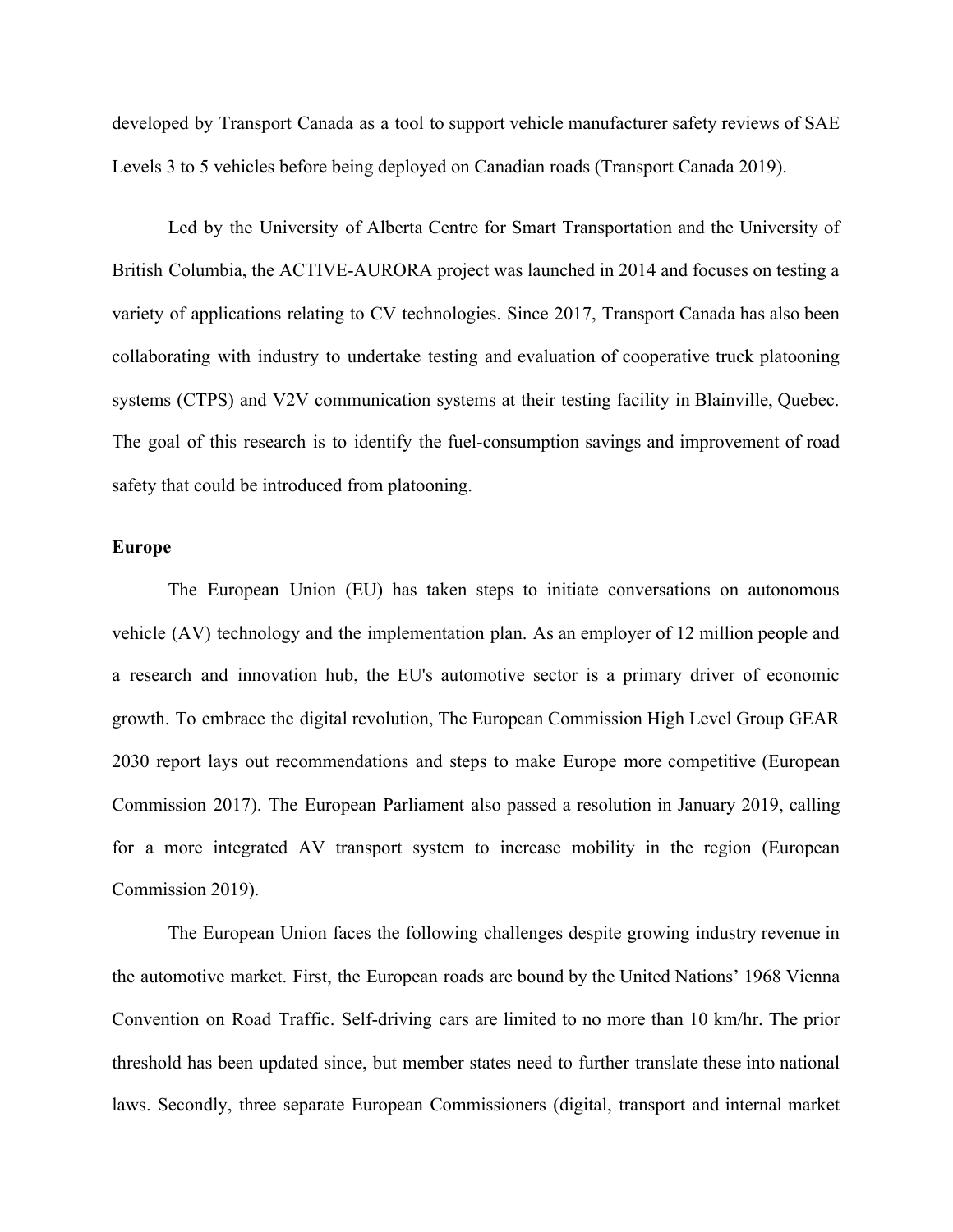portfolio) are each leading isolated conversations to discuss the technology. Without centralized coordination, the EU faces challenges to take actionable steps. Thirdly, there are no firm conclusions on topics related to ethics, such as liability, data and privacy, and cybersecurity safety. Additionally, there are many technical challenges related to connected cars, as the European driving conditions are complicated in city centers (FTI Consulting 2017).

A few member states have been leading the development and deployment of AVs. In Germany, the Autonomous Vehicle Bill was enacted in June 2017, modifying existing Road Traffic Act defining the requirements for highly and fully automated vehicles, while also addressing the rights of the driver, paving ways for AV testing. The bill defines the scope of the AV and confines the technology within existing traffic regulations. It also recognizes conditional automation when the driver needs to resume control. Currently, autonomous testing legislation is charged by municipal regulatory authorities, approving pilot vehicles operating on private properties. Examples include shuttle services interacting with pedestrians and bicycles. Germany also aims to create infrastructure suitable for Level-5 AVs and expand autonomous vehicle testing on the Autobahn beyond the A9 highway in Bavaria, where it is currently experimenting with vehicle-to-vehicle communication via 5G mobile networks (Autovista Group 2019).

France is establishing a legislative framework that will allow the testing of autonomous cars on public roads, with the aim to deploy Level-4 AVs on public roads in the next few years. The French government has made EUR 40 million available to subsidize AV pilot projects, and more than 50 AV test projects have taken place since 2014 (Autovista Group 2019).

Spain is expanding its rules for AVs, as well as modifying insurance laws to offer a legal framework for the new technology. The rule will encompass Level-5 AVs. The Direccion General de Trafico (DGT) and technology company Mobileye agreed to work in collaboration to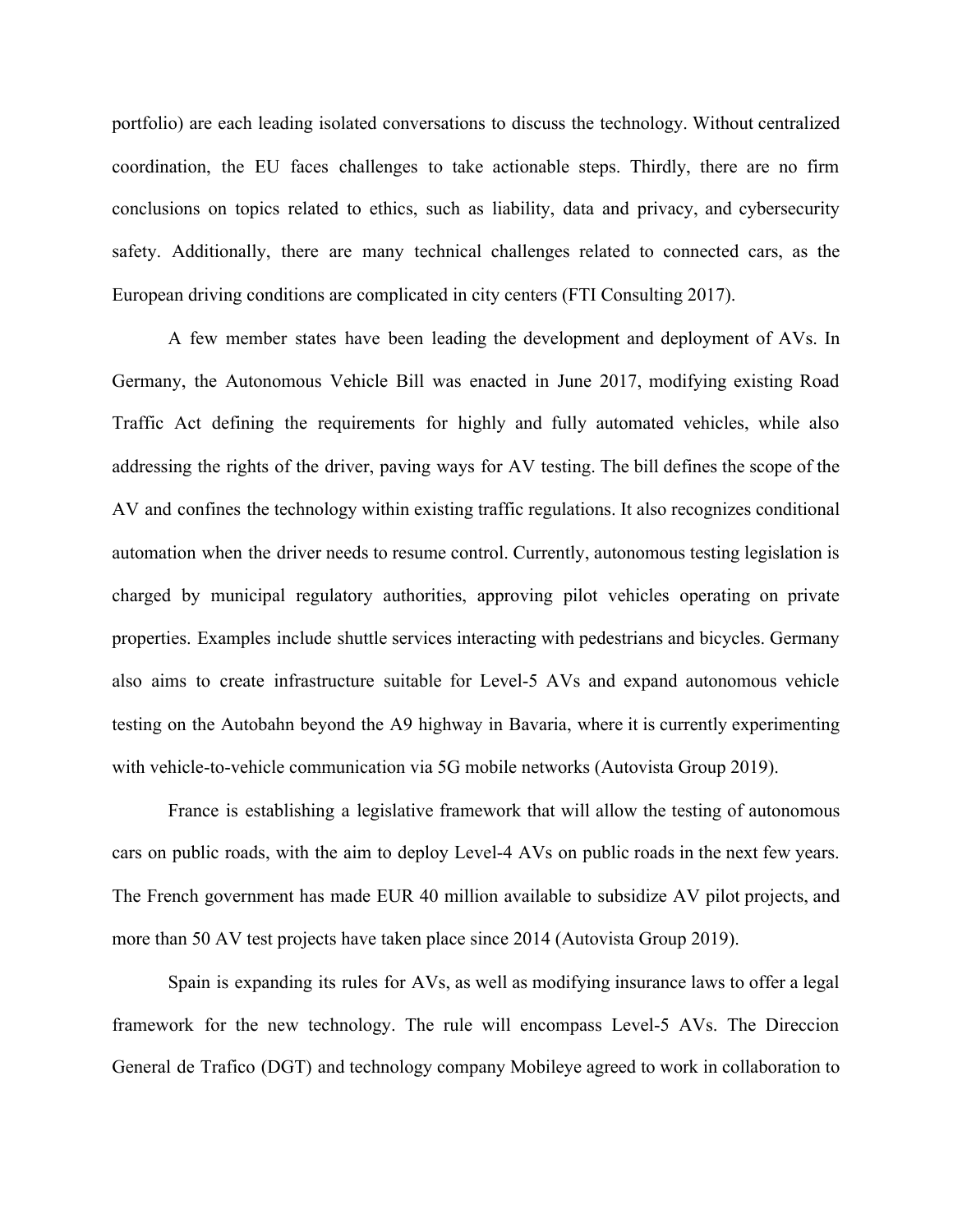prepare Spain's AV infrastructure ecosystem and regulatory policies. In Barcelona, a 5,000-vehicle fleet has been equipped with Mobileye technology. This partnership will also define the regulatory mandates for the future of AV (Autovista Group 2019).

Italy passed its first law regarding AV testing in 2018, permitting specific roads authorized by road operators. All tests will have to be authorized by Italy's Ministry of Infrastructure and Transport (Autovista Group 2019).

Outside of the European Union, the United Kingdom's Centre for Connected and Autonomous Vehicles (CAV) is working on legislation to allow testing on major roadways and providing funding for R&D projects. According to Transport Systems Catapult (TSC), since 2014, the UK Government has helped fund over 200 organizations and over 70 projects. TSC is a government-backed center of excellence that has helped create and deliver Connected and Autonomous Vehicle (CAV) projects in the UK. In 2020, the Future of Transport Urban Strategy Regulatory Review was launched. The Law Commission of England and Wales and the Scottish Law Commission are also undertaking a review of the legal framework to update legal requirements suitable for AV technology (Autovista Group 2019).

Overall, both the UK Government and the European Union recognize the urgency to update legal requirements and legislative frameworks that are suitable for an autonomous future. The regions' main challenges include the fragmentation of governments and decision makers, high infrastructure demand and cost for research and development, and the decrease in competitiveness of the European economy. The AV technology also presents the European region with many opportunities. The pressure to achieve a carbon-free society gives the AV market the momentum and the attention it needs. Europe's established automotive industry presents export opportunities to market with great purchasing power. Urbanization and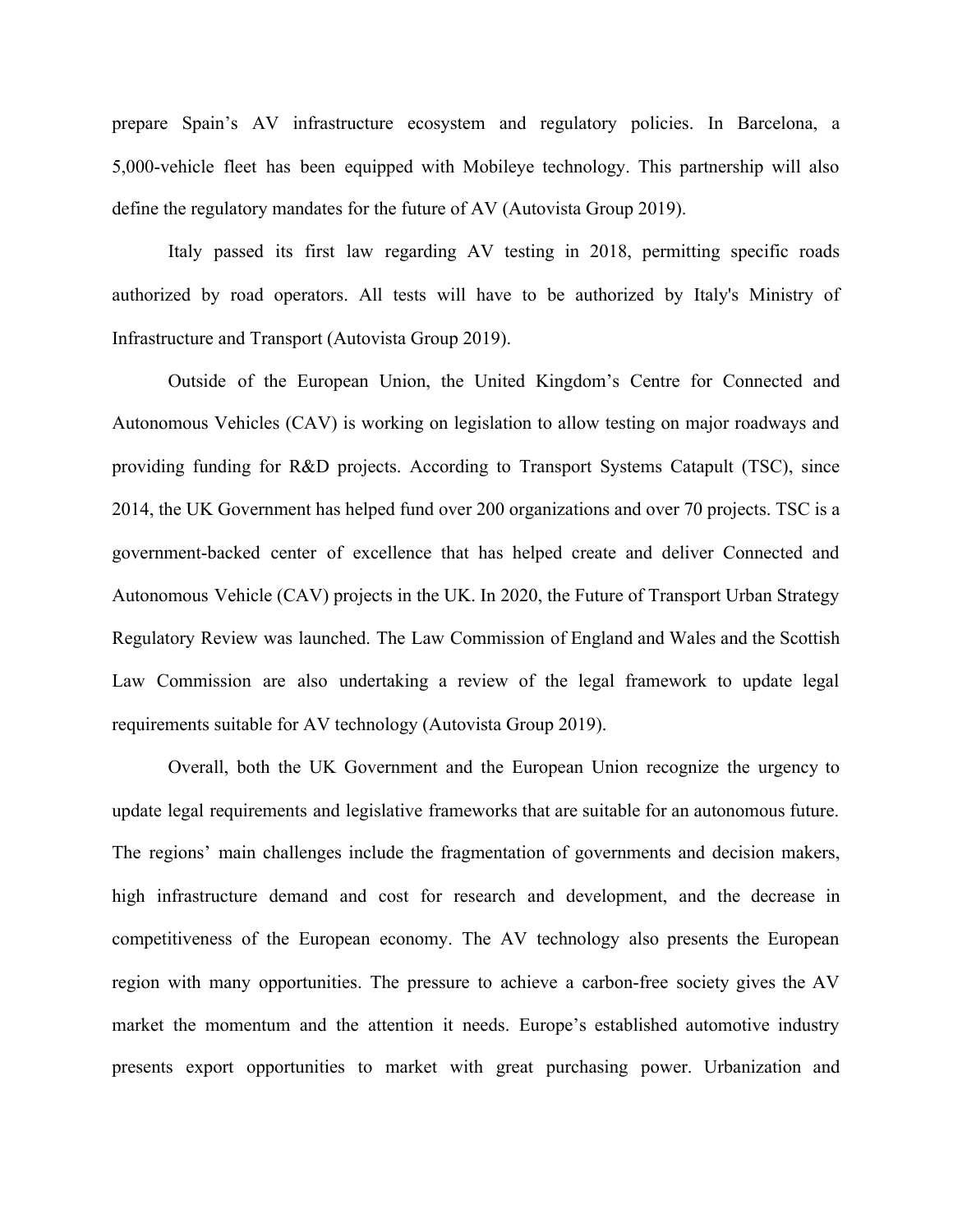technology disruption encourage the development of new market segments, such as the AV market, to make Europe more competitive.



Figure: Different levels of automation (source: Society of Automotive Engineers-SAE<sup>11</sup>)

Source: European Commission (2018)

## **Conclusion**

Our study and analysis provide an overview of the national regulatory landscape of autonomous vehicles in the US, China, Europe, and Canada. Autonomous vehicle developments are in their infancy and are predicted to have seismic economic and social benefits, but also unintended consequences. With autonomous vehicles primed to be a large sector in the future for advanced economies, government regulations will become increasingly important in AV developments and deployments, as well as addressing relevant issues around ethical algorithm development, safety, data privacy and protection, cybersecurity and safety of operating systems, infrastructure development, and accident liabilities.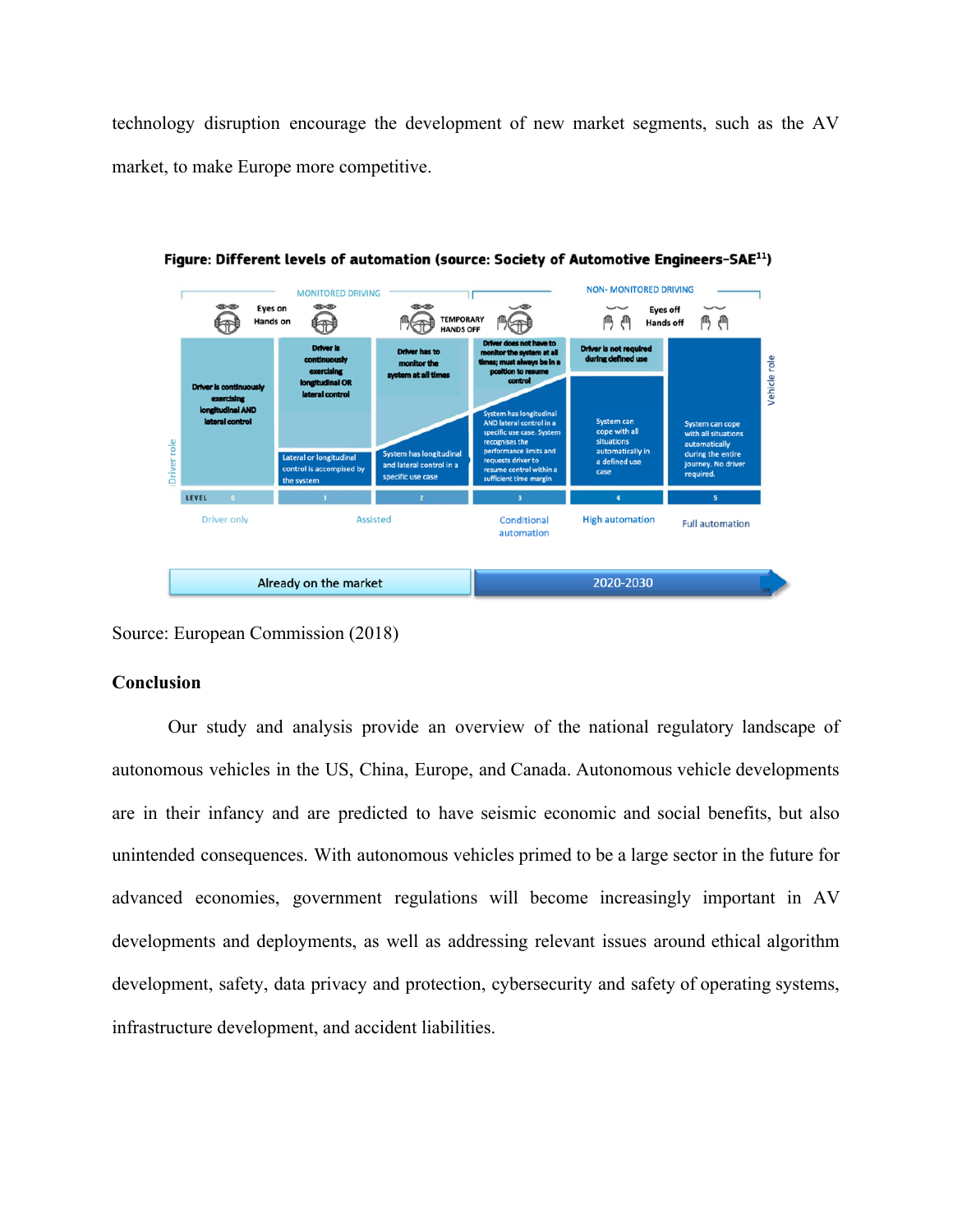While each jurisdiction has their own set of challenges regarding governance structures, the common theme is that to improve AV development, national governments will need better coordination between different levels of government, as well as reducing the regulatory red tape. National governments should collaborate with other countries, devising strategies and establishing best practices for governing AVs. National governments will also need to work closely and consult with private sector partners, industry experts, and researchers on forming and implementing legislative frameworks that entrench the values of safety, responsibility, and ethical development. Laws regarding accident liabilities will need to be clearly defined and easily accessible to the general population. Algorithm design will need to be accountable and transparent in order to mitigate potential biases. Policies that revolve around responsible privacy data usage and data-sharing by AV makers and software operators will need to be scrutinized and examined in close detail to protect consumers. Operational systems developed should be robust and have the utmost security levels to prevent hacking and breaches that would either cause harm to consumers and/or steal vital private information. Future infrastructure projects should be AV-friendly and should have the necessary structures to provide network connections between AVs. As AVs become the future of transportation, the cohesion and sharing of information between regulators, policymakers, tech giants, and startups should be prioritized to promote responsible, ethical, and agile development.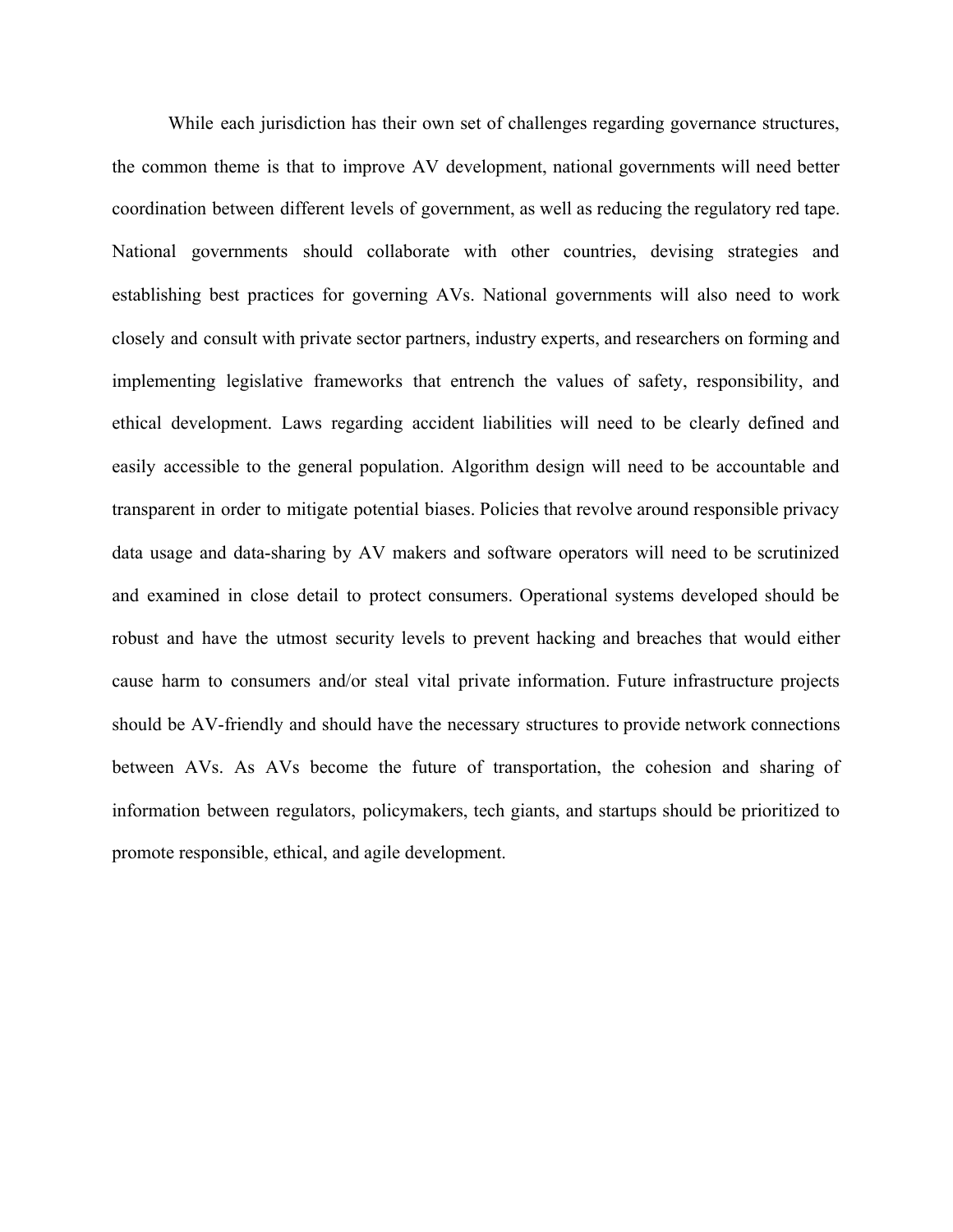# **References**

"Automated Vehicles for Safety." *NHTSA*, 15 June 2020, [www.nhtsa.gov/technology-innovation/automated-vehicles-safety](http://www.nhtsa.gov/technology-innovation/automated-vehicles-safety)

Canadian Council of Motor Transport Administrators, "Canadian jurisdictional guidelines for the safe testing and deployment of highly automated vehicles," Jun. 2018. [Online]. Available: <https://ccmta.ca/images/publications/pdf//CCMTA-AVGuidelines-sm.pdf>

Chow, Namrita. Chinese government drafts policies for autonomous vehicles. IHS Markit, January 2018.

[https://ihsmarkit.com/research-analysis/Chinese-government-drafts-policies-autonomous-vehicle](https://ihsmarkit.com/research-analysis/Chinese-government-drafts-policies-autonomous-vehicles.html) [s.html](https://ihsmarkit.com/research-analysis/Chinese-government-drafts-policies-autonomous-vehicles.html)

City of Calgary, "Calgary autonomous shuttle ACATS final report," May 2019. [Online]. Available: [https://tcdocs.ingeniumcanada.org/sites/default/files/2019-10/Autonomous%20Shuttle%20Pilot](https://tcdocs.ingeniumcanada.org/sites/default/files/2019-10/Autonomous%20Shuttle%20Pilot%20Report%20-%20City%20of%20Calgary.PDF) [%20Report%20-%20City%20of%20Calgary.PDF](https://tcdocs.ingeniumcanada.org/sites/default/files/2019-10/Autonomous%20Shuttle%20Pilot%20Report%20-%20City%20of%20Calgary.PDF)

ESCRYPT, "Transport Canada engages ESCRYPT to provide security infrastructure for connected vehicles," Mar. 2019. [Online]. Available: <https://www.escrypt.com/en/news-events/transport-canada-contract>

European Commission. "High Level Group GEAR 2030 Report on Automotive Competitiveness and Sustainability." *Internal Market, Industry, Entrepreneurship and SMEs - European Commission*, 23 Oct. 2017, ec.europa.eu/growth/content/high-level-group-gear-2030-report-on-automotive-competitivene ss-and-sustainability en.

European Commission. "On the Road to Automated Mobility: An EU Strategy for Mobility of the Future." *Communication from the Commission to the European Parliament, The Council, The European Economic and Social Committee, The Committee of the Regions*, 17 May 2018, eur-lex.europa.eu/legal-content/EN/TXT/PDF/?uri=CELEX:52018DC0283&from=EN.

FTI Consulting. "A Global Race for Autonomous Vehicles: Views from the United States, Europe and Asia." *EU Agenda*, June 2017, euagenda.eu/upload/publications/untitled-91781-ea.pdf.

Minchin, Joshua. China set to join the autonomous vehicle race with new law drafted. Intelligent Transport, January 2021.

<https://www.intelligenttransport.com/transport-news/114787/china-autonomous-vehicle-laws/>

Pizzuto, Luca, Christopher Thomas, Arthur Wang, and Ting Wu. "If the driverless-car phenomenon takes off in China, the payoff could be in the trillions of dollars." McKinsey, 2019. [https://www.mckinsey.com/industries/automotive-and-assembly/our-insights/how-china-will-hel](https://www.mckinsey.com/industries/automotive-and-assembly/our-insights/how-china-will-help-fuel-the-revolution-in-autonomous-vehicles) [p-fuel-the-revolution-in-autonomous-vehicles](https://www.mckinsey.com/industries/automotive-and-assembly/our-insights/how-china-will-help-fuel-the-revolution-in-autonomous-vehicles)